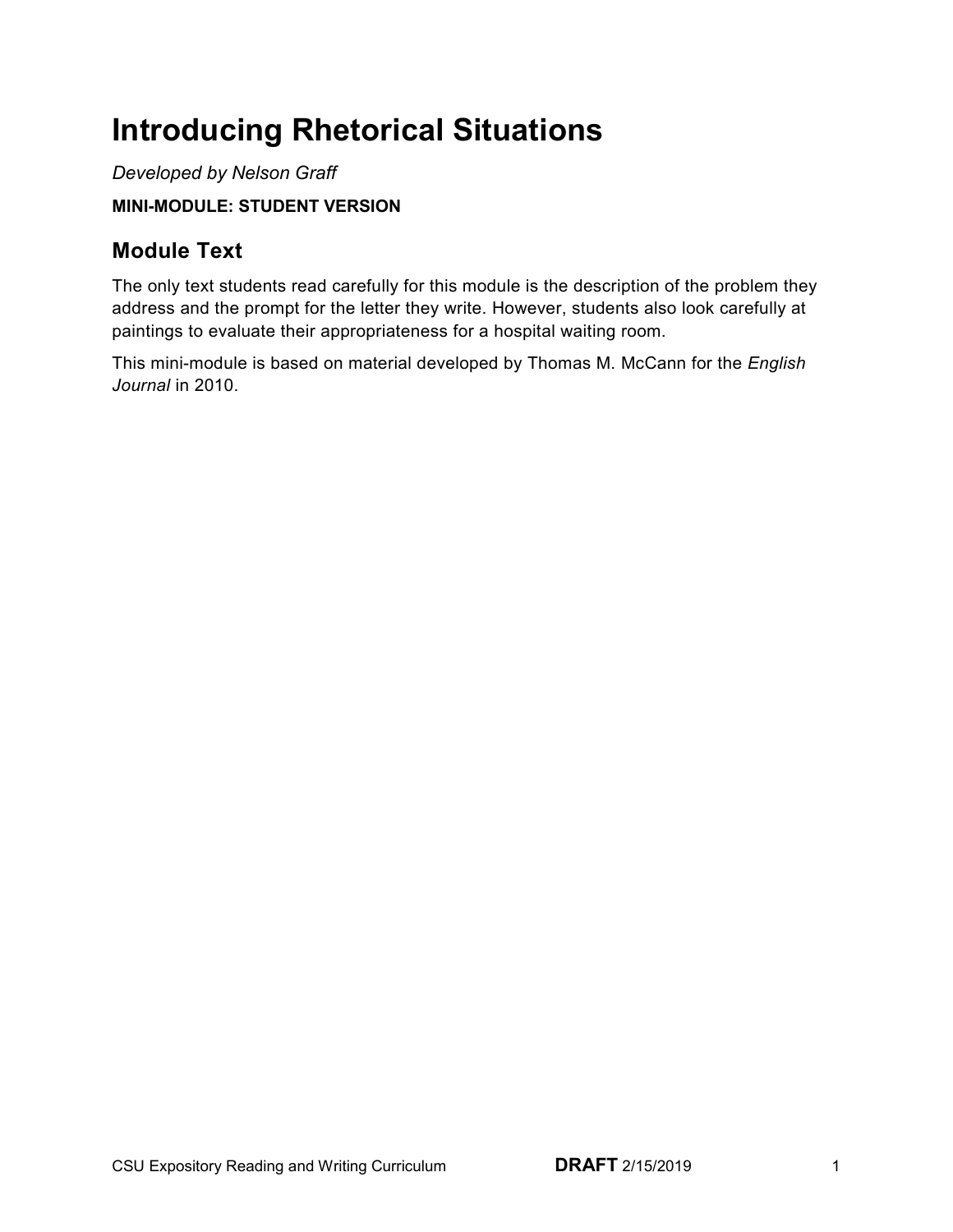## **Reading Rhetorically**

## **Preparing to Read**

#### **Activity 1: Exploring Key Concepts – What Makes Someone a Philanthropist**

 The key concept you need to understand in order to engage successfully with this module is *philanthropy* (Greek roots phil = loving, Anthropos = humans). A *philanthropist* is someone who goes out of his or her way to help others, in the modern context, often by donating money. For each of the following, indicate whether the description is an **example** (E) or **non-example** (N) of a philanthropist. After you have made your own determination, your teacher will ask you to discuss. There are no right answers—the point is to discuss what makes someone a philanthropist.

- $\overline{a}$ will vote to lower taxes on people like them. Lee donates hundreds of dollars every election season to support candidates who
- $\overline{a}$ Olivia spends every Sunday volunteering at a food pantry for homeless people.
- Javier spends his own money to grow his business.
- Xi is moving and has to get rid of a lot of books, so he donates them to Goodwill.
- $\overline{a}$ Debra gives money every month to the Red Cross.
- Bill organizes a canned food drive for victims of fires in California.

## **Reading Purposefully**

 $\overline{a}$ 

#### **Activity 2: Reading for Understanding/Annotating and Questioning the Text**

 Individually read the following description. As you read, underline any portions you think will be especially important for you to keep in mind as you work in groups to help Ms. Bipkins resolve her problem. Make notes in the margins to paraphrase your understanding and identify any questions you need answered.

 **Background**: Ms. Flavia Bipkins, a wealthy Bay Area philanthropist and art collector, would like to **donate a painting** to Children's Memorial Hospital in San Francisco. The painting would hang in the Family Lounge in the Surgical Center of the hospital. This is where families wait, sometimes for long periods, while a young family member undergoes surgery. As one might imagine, the wait is often stressful, while the family members worry about the successful outcome of the medical procedures.

 **Problem**: Flavia Bipkins has an extensive art collection, which she treasures. She has narrowed down her choices for the donation to four paintings. She will give the hospital **only one**. Since she is a very caring human being, she does not want her attachment with the paintings to influence her choice. She seeks your guidance in making the selection. Here is the question that she needs to answer: **What is the most appropriate painting to adorn the Family Lounge at Children's Memorial Hospital?** 

 **Directions to Students**: Write a letter to Flavia Bipkins to tell her what you think of her choices.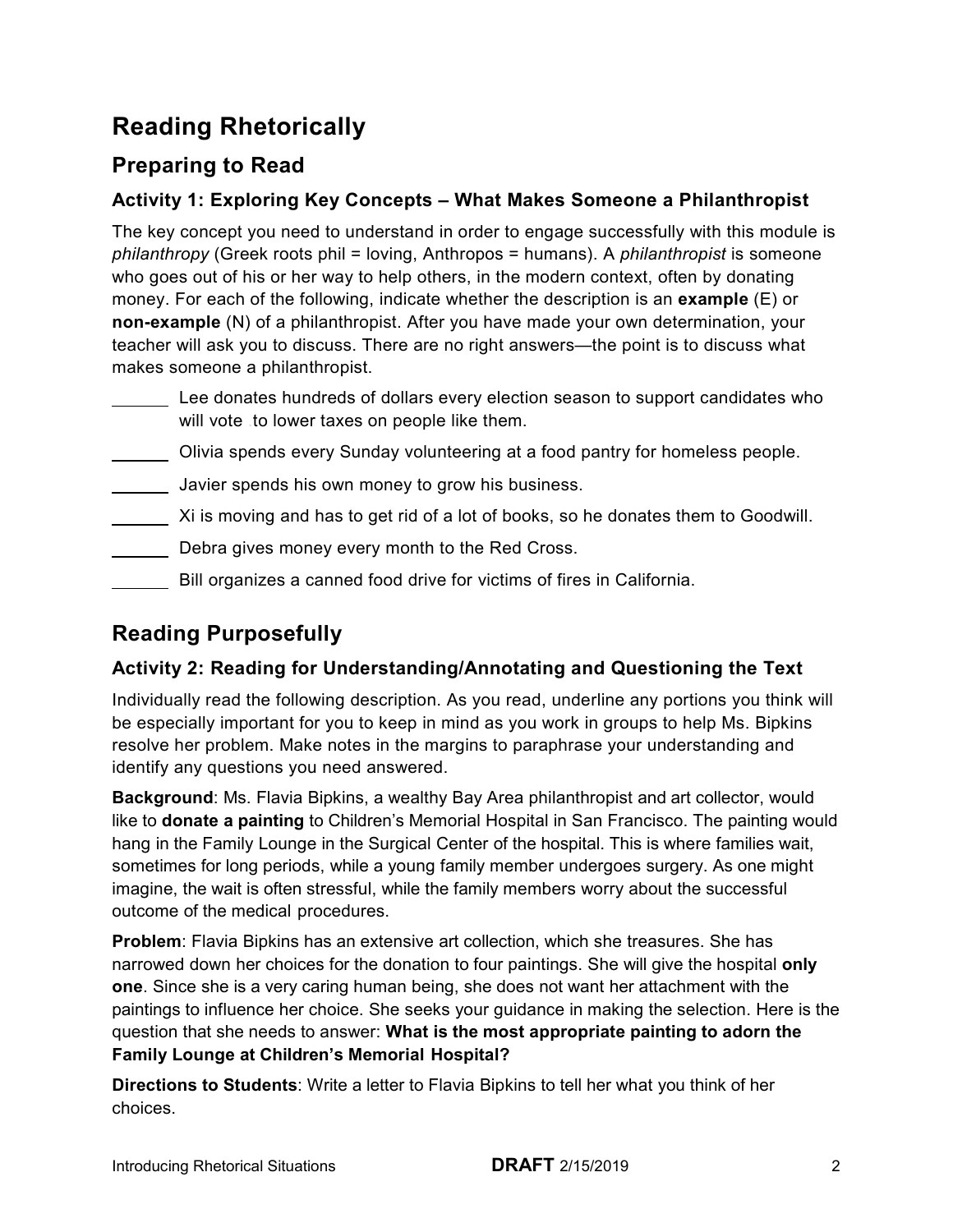### **Questioning the Text**

#### **Activity 3: Thinking Critically**

 to Ms. Bipkins. In small groups, discuss these two occasions and answer the following When you read the description of the situation, you should notice two different settings about which you must make decisions—the setting of the waiting room and the occasion of your letter questions about the first occasion:

- 1. What purpose(s) should the paintings hanging in the waiting room serve for their audience (the "families [who] wait, sometimes for long periods, while a young family member undergoes surgery")?
- 2. What do those families have in common? How might they differ?
- 3. Given your group's answers to those questions, what "rules" can you generate for selecting a painting that would be appropriate for the waiting room?

 Make notes of your group's responses to these questions and prepare to report out to the class.

## **Preparing to Respond**

### **Discovering What You Think**

#### **Activity 4: Considering Your Task and Your Rhetorical Situation**

 make notes for yourself about how closely it follows the rules the class has generated. As a group, discuss each of the paintings in light of the class's ideas about what kinds of paintings Your teacher will display four paintings for you, one after another. As you view each painting, would be appropriate.

 Each of you should keep notes about your group's discussion and decisions, as you will be composing your letters individually. Note that this is a discussion in which every person's ideas are especially important, as each of you is likely to notice different details in the paintings, and each of you may understand the point of view of some of the families better than others.

 Prepare to report out with your reasons for and against each of the paintings and your ultimate choice.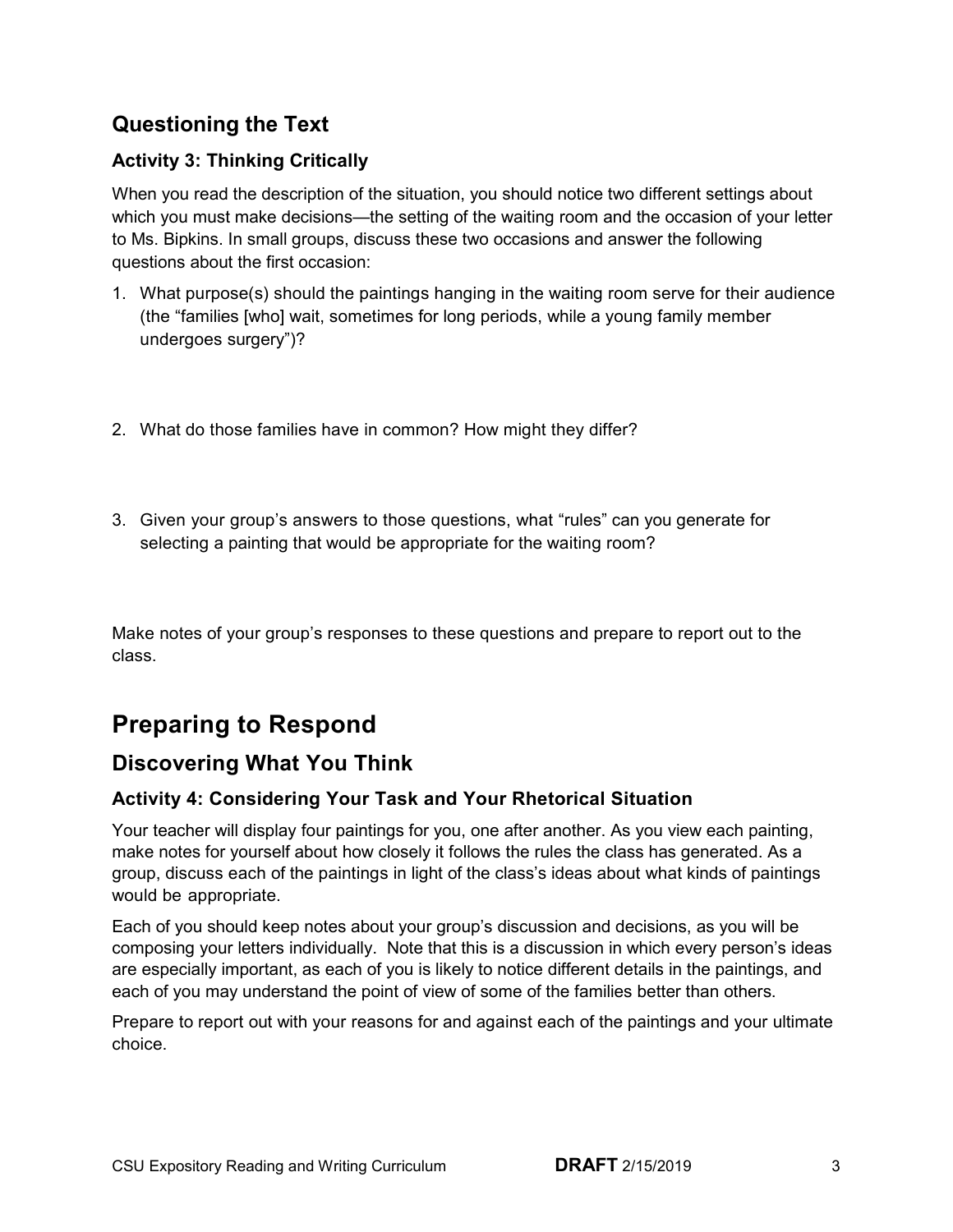#### **Activity 5: Considering Your Task and Your Rhetorical Situation – Writing a Letter to Flavia Bipkins**

In small groups, discuss the following task:

#### **Write a Letter to Flavia Bipkins**

 Use your notes to write the letter to Ms. Bipkins. When she opens the letter, she will want to know why a stranger is writing to her. Don't bother with a personal introduction, but you will want to let her know that you are aware of the tough decision she has to make and what she is in which you review your judgment that one painting is a more appropriate donation that the other three. hoping to accomplish through her donation. The draft of the letter will also include a conclusion

#### **Letter**

 evaluation of each painting, and a conclusion that compares your choice to the other In short, your letter will have an introduction (noting Ms. Bipkins's tough decision), a thorough possibilities.

 Given your discussions so far and our exploration of **philanthropy**, answer the following questions:

- 1. What do you know about Ms. Bipkins?
- 2. What purpose(s) should your letter serve?
- 3. What will those answers mean for what you write and how you write it?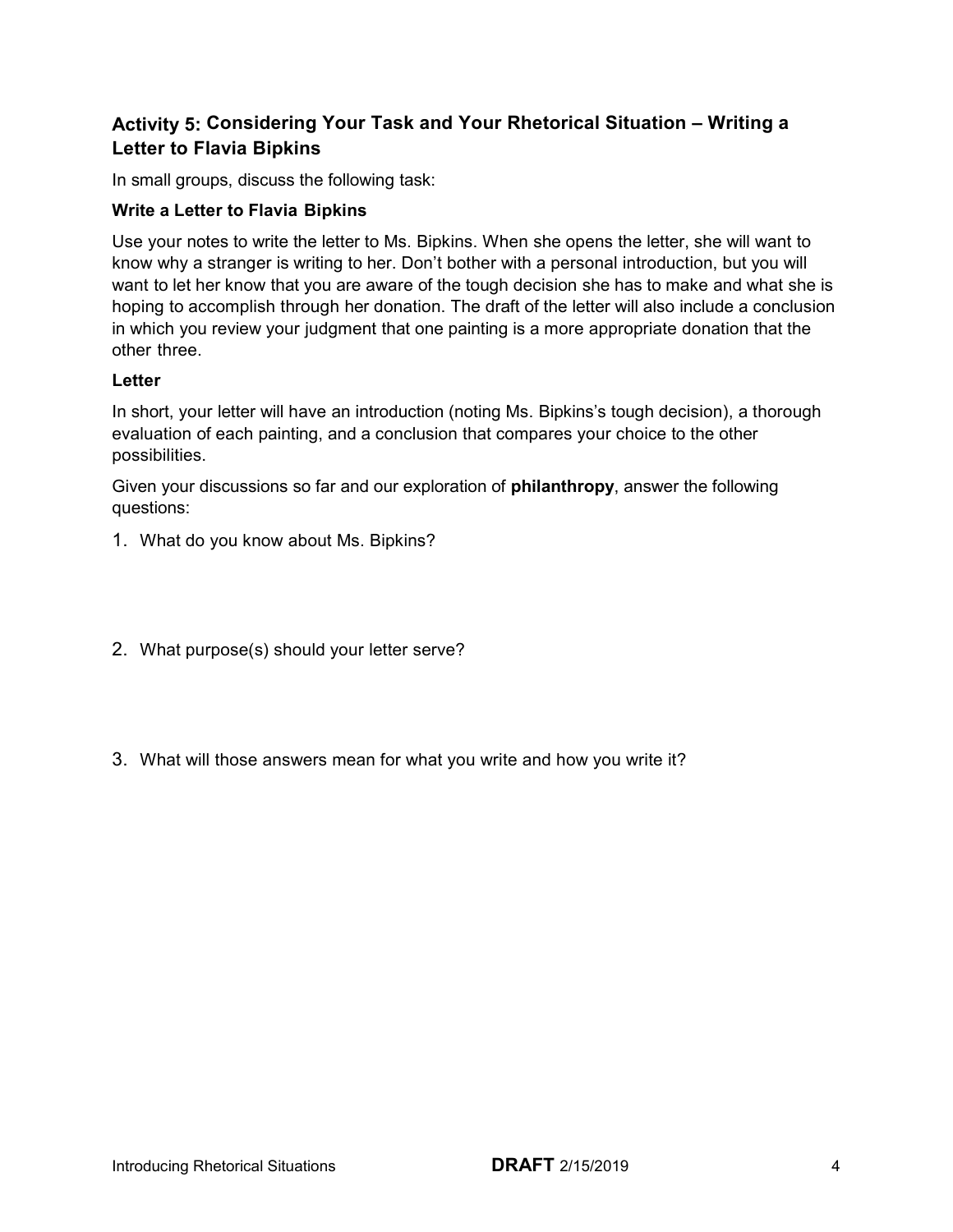## **Writing Rhetorically**

## **Composing a Draft**

#### **Activity 6: Revising Rhetorically**

Each of you will read another student's letter **as if you were Flavia Bipkins**—that is, you should imagine yourself the person who has made the offer of donating the paintings. Answer the following questions about the letter you read:

- 1. After reading the letter, how do you feel about your decision to donate a painting to Children's Memorial Hospital?
- 2. What particular words, sentences, or sections in the letter make you feel that way?
- 3. How likely are you to want to donate again to Children's Memorial Hospital after reading this letter?

 When you receive the feedback from your colleague about your letter, think carefully about whether those responses meet your purpose(s) for writing the letter. If not, revise in order to better meet those purposes.

### **Reflecting on Your Learning Goals**

#### **Activity 7: Reflecting on Your Learning Goals**

**Rhetorical situations** are defined in terms of **occasions, audiences,** and **purposes***.*  Someone takes rhetorical action (writing, speaking, or even hanging a painting) to change a situation—usually to satisfy some need or to encourage others to help one do so.

Write a paragraph or two about what you experienced in these activities and how that experience helps you to understand rhetorical situations.